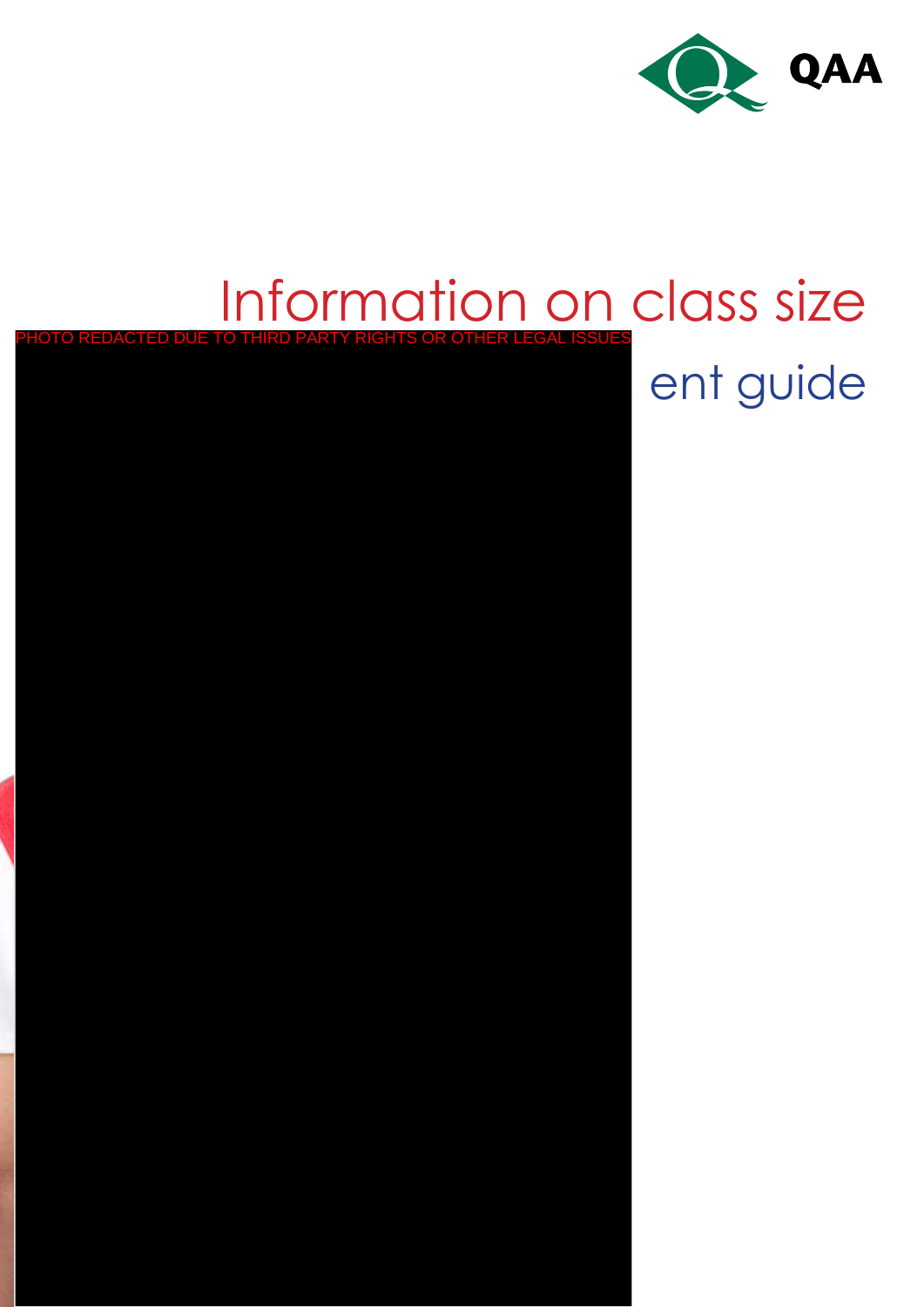# **Introduction**

#### There are lots of different places you can get information about higher education.

Universities and colleges have their own websites, publish prospectuses and run open days, all of which are designed to tell you about them and what they offer. There are also a number of independent sources of information like comparison websites such as **www.unistats.com** and **http://university.which.co.uk** as well as the information provided by the Universities and Colleges Admissions Service (UCAS) on its website. The Quality Assurance Agency for Higher Education (QAA) has also released an animation which you might like to watch that tries to explain things a bit more (**www.youtube.com/qaatube**: 'How to choose where to study higher education').

All of this information is intended to help you make a confident decision about what and where to study. One thing that will probably be important to you is what it is actually like to study at the university or college you are thinking of going to. In particular you might want to know about issues like how much time you will be expected to commit to your studies, how you will be taught and who will teach you, how many people will be in your class and how you can make your views known when you get there. This series of four short guides helps you answer those questions by explaining some of the key pieces of information you could look for, grouped into four themes:

- Information on staff teaching qualifications
- **• Information on class size (this guide)**
- Information on workload
- Information on how you can comment on your course.

PHOTO REDACTED DUE TO THIRD PARTY RIGHTS OR OTHER LEGAL ISSUES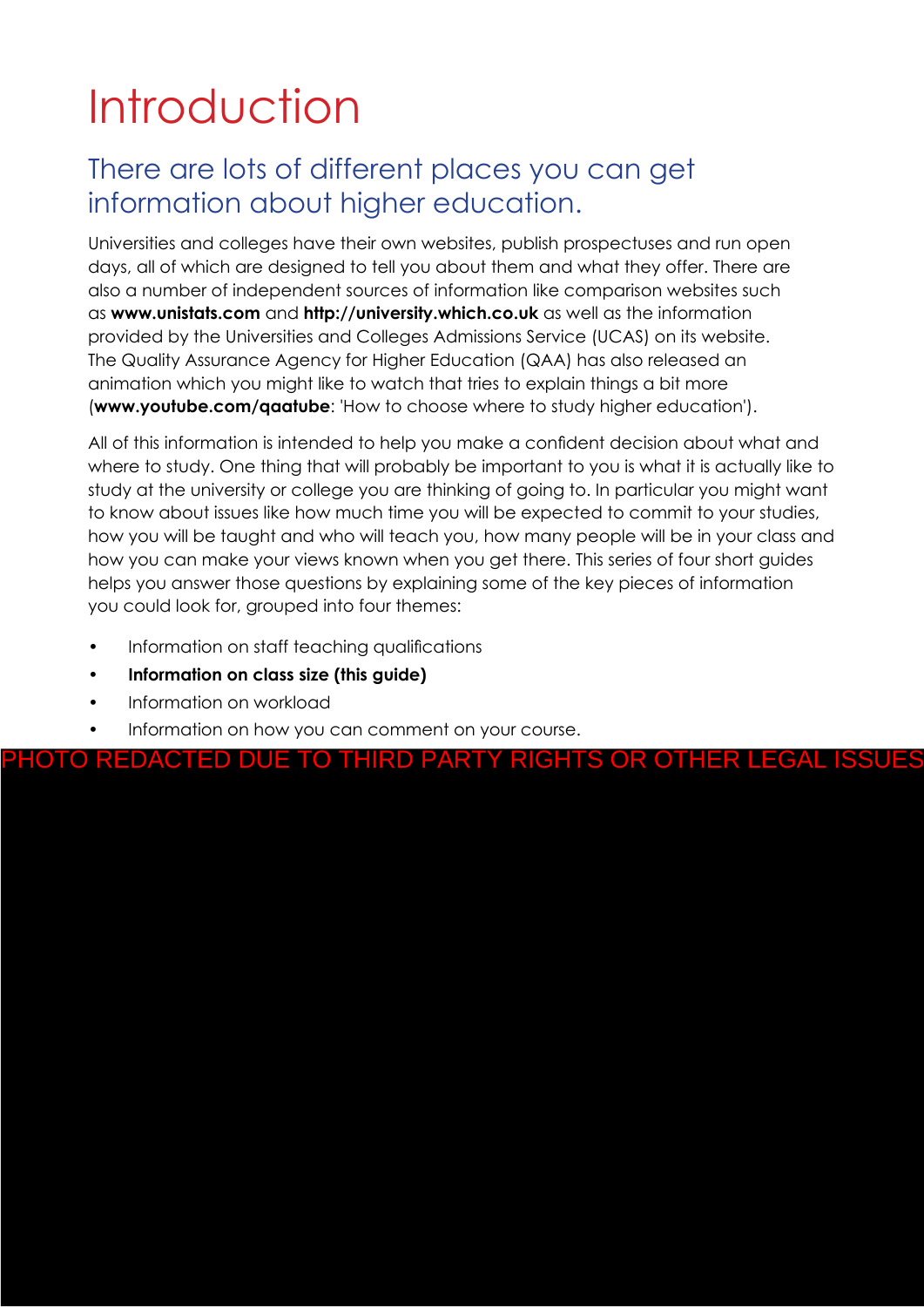### Information about class size

You should expect the university or college you are thinking of attending to provide you with clear information about the size of classes you will be taught in during your studies, so that you can think about whether that approach is right for you. They should also explain why the class is the size it is.

Universities and colleges will often talk about class size as an average. This is because sizes can vary. An average class size for different types of activities on a particular course should provide you with a meaningful and reliable basis on which to make choices and to make comparisons between different places and subjects.

Small class sizes may be more important in some subject areas than others, for example when access to specialist resources is necessary, such as in science laboratories.

When looking at information about class size, it is worth remembering that this is only one factor in how you will be taught over your time at university or college. The way you are taught has many different purposes and may be organised in differing ways, by a range of staff members.

For example, a lecture by a leading expert in a subject could be attended by 100 students, during which there would be little opportunity for discussion. However, this could be followed by smaller group sessions with the lecturer, of perhaps 15-20 students, to focus on specific bits of the lecture, and give you lots of opportunity to raise questions and discuss. There might also be individual or small group tutorials to talk about exactly how you have done.

#### What other students think about class size

Detailed research was carried out by the National Union of Students (NUS) during 2008-11, providing evidence showing that students thought class size was important for good quality teaching, but that there were other things that were equally or more important.

The top three matters of importance to students were:

- the teaching skills of staff (important to 91 per cent of students surveyed)
- use of interactive group sessions (83 per cent)
- the size of the class (70 per cent).

When students were asked to reflect on what would make things better, the most common suggestions were:

- more interactive group sessions (chosen by 50 per cent of students)
- more individual teaching sessions/tutorials (43 per cent)
- more contact with a personal tutor (42 per cent)
- lecturers with better teaching skills (35 per cent).

 $(2)$